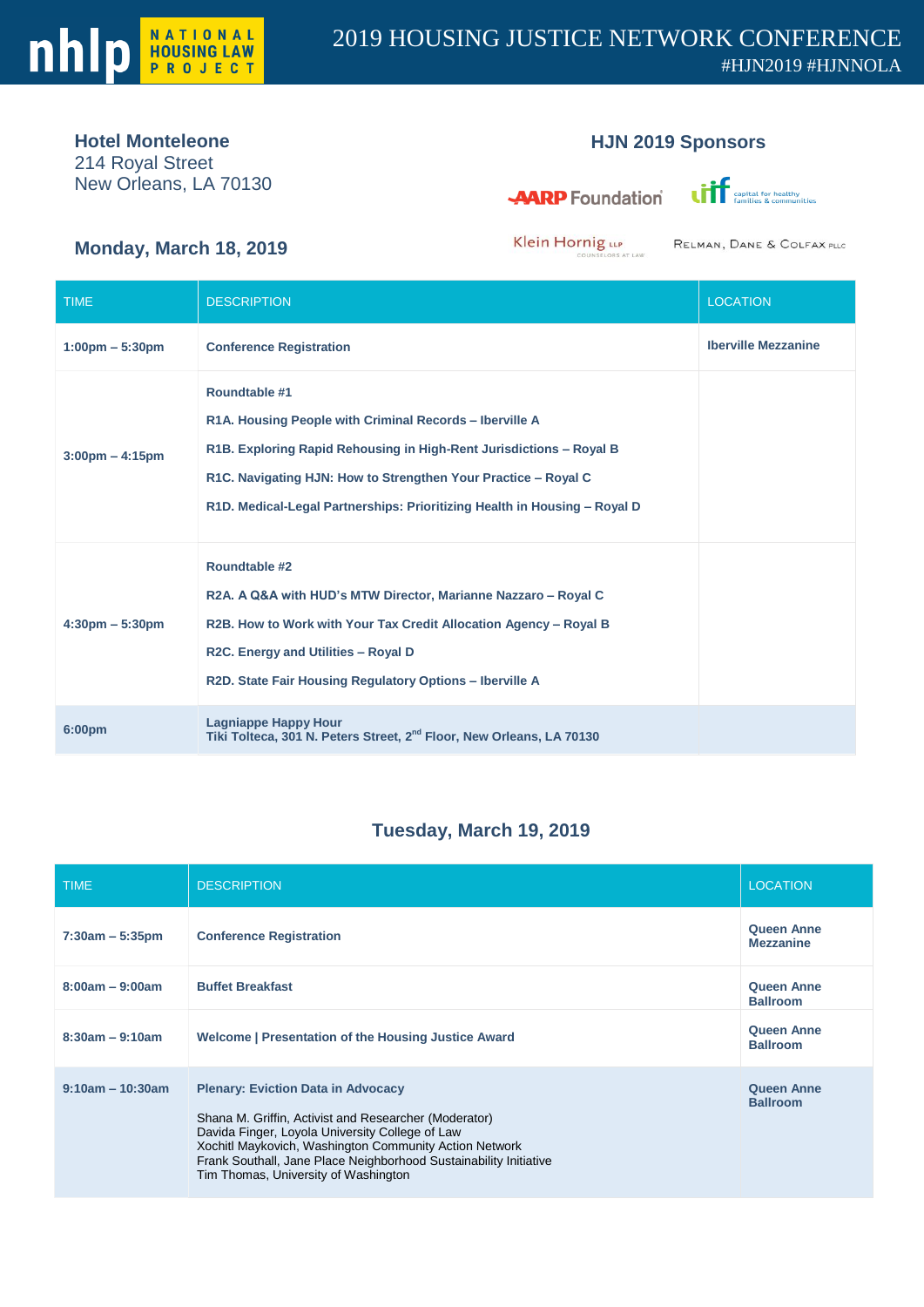| $10:50am - 12:20pm$                | <b>Workshop #1</b><br>1A. Bridging Fair Housing and Environmental Justice Advocacy – Royal C&D<br>1B. New Frontiers in Affirmatively Furthering Fair Housing – Iberville<br>1C. Strategies for Preserving and Strengthening Manufactured Housing – Royal A<br>1D. Federal Policy Opportunities and Risks: What Will the Next Two Years Bring - Royal B                                                                                                                                |                           |
|------------------------------------|---------------------------------------------------------------------------------------------------------------------------------------------------------------------------------------------------------------------------------------------------------------------------------------------------------------------------------------------------------------------------------------------------------------------------------------------------------------------------------------|---------------------------|
| $12:30 \text{pm} - 2:00 \text{pm}$ | <b>Lunch on Your Own</b>                                                                                                                                                                                                                                                                                                                                                                                                                                                              |                           |
| $2:15$ pm $-3:45$ pm               | <b>Workshop #2</b><br>2A. Hoarding, Clutter, and Reasonable Accommodations – Queen Anne<br>2B. Fair Housing and Immigrants' Rights - Royal B<br>2C. Enhanced Vouchers A to Z: What, Where, and How to Use Them - Royal A<br>2D. Nuisance Ordinances and Crime-free Housing Policies – Royal C&D                                                                                                                                                                                       |                           |
| $4:05 \text{pm} - 5:35 \text{pm}$  | Workshop #3<br>3A. Addressing Housing Barriers in Reentry: Housing Authority of New Orleans's Criminal<br><b>Background Screening Policy - Royal B</b><br>3B. Key Issues in Disparate Impact Fair Housing Litigation after Texas Department of<br>Housing & Community Affairs v. Inclusive Communities Project – Queen Anne<br>3C. If Not RAD, then What? The Future of Public Housing - Royal C&D<br>3D. Implementing the Violence Against Women Act in Continuums of Care – Royal A |                           |
| $6:30 \text{pm} - 9:00 \text{pm}$  | NHLP's 50 <sup>th</sup> Anniversary Party                                                                                                                                                                                                                                                                                                                                                                                                                                             | <b>Iberville Ballroom</b> |

## **Wednesday, March 20, 2019**

| <b>TIME</b>         | <b>DESCRIPTION</b>                                                                                                                                                                                                                                                                                                                                                                                           | <b>LOCATION</b>                      |
|---------------------|--------------------------------------------------------------------------------------------------------------------------------------------------------------------------------------------------------------------------------------------------------------------------------------------------------------------------------------------------------------------------------------------------------------|--------------------------------------|
| $8:30am - 9:00am$   | <b>Continental Breakfast</b>                                                                                                                                                                                                                                                                                                                                                                                 | <b>Queen Anne</b><br><b>Ballroom</b> |
| $9:00am - 10:15am$  | <b>Workshop #4</b><br>4A. Preserving Rural Development Rental Housing and Protecting Tenants from<br>Displacement - Royal A<br>4B. Designing, Implementing, and Defending Source of Income Discrimination Laws -<br><b>Royal Salon</b><br>4C. RAD Q&A with HUD's Director of Recapitalization, Tom Davis – Royal B<br>4D. Eviction Right to Counsel: How it Works and How to Get It in Your City – Royal C&D |                                      |
| $10:30am - 11:45am$ | Workshop #5<br>5A. The Past, Present, and Future of Basco v. Machin - Royal B<br>5B. Enforcing HUD's Decent, Safe, and Sanitary Regulations - Royal C&D<br>5C. Hot Topics in Low-Income Housing Tax Credit Advocacy – Royal Salon<br>5D. Legal-Organizing Partnerships: Building Cases and Changing Laws – Royal A                                                                                           |                                      |